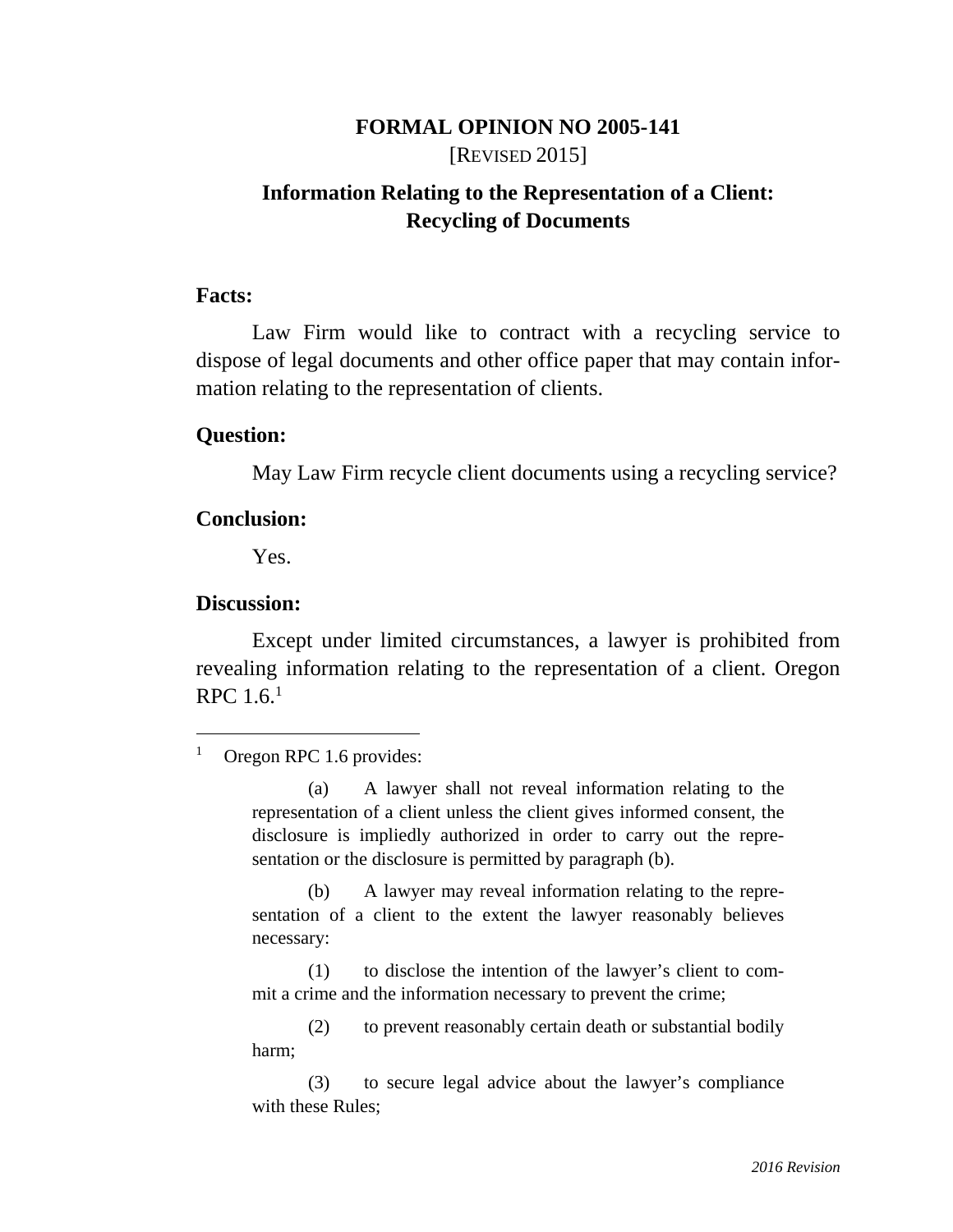$\overline{a}$ 

## Oregon RPC 5.3 provides:

 With respect to a nonlawyer employed or retained, supervised or directed by a lawyer:

 (4) to establish a claim or defense on behalf of the lawyer in a controversy between the lawyer and the client, to establish a defense to a criminal charge or civil claim against the lawyer based upon conduct in which the client was involved, or to respond to allegations in any proceeding concerning the lawyer's representation of the client;

 (5) to comply with other law, court order, or as permitted by these Rules; or

 (6) in connection with the sale of a law practice under Rule 1.17 or to detect and resolve conflicts of interest arising from the lawyer's change of employment or from changes in the composition or ownership of a firm. In those circumstances, a lawyer may disclose with respect to each affected client the client's identity, the identities of any adverse parties, the nature and extent of the legal services involved, and fee and payment information, but only if the information revealed would not compromise the attorney-client privilege or otherwise prejudice any of the clients. The lawyer or lawyers receiving the information shall have the same responsibilities as the disclosing lawyer to preserve the information regardless of the outcome of the contemplated transaction.

 (7) to comply with the terms of a diversion agreement, probation, conditional reinstatement or conditional admission pursuant to BR 2.10, BR 6.2, BR 8.7 or Rule for Admission Rule 6.15. A lawyer serving as a monitor of another lawyer on diversion, probation, conditional reinstatement or conditional admission shall have the same responsibilities as the monitored lawyer to preserve information relating to the representation of the monitored lawyer's clients, except to the extent reasonably necessary to carry out the monitoring lawyer's responsibilities under the terms of the diversion, probation, conditional reinstatement or conditional admission and in any proceeding relating thereto.

 (c) A lawyer shall make reasonable efforts to prevent the inadvertent or unauthorized disclosure of, or unauthorized access to, information relating to the representation of a client.